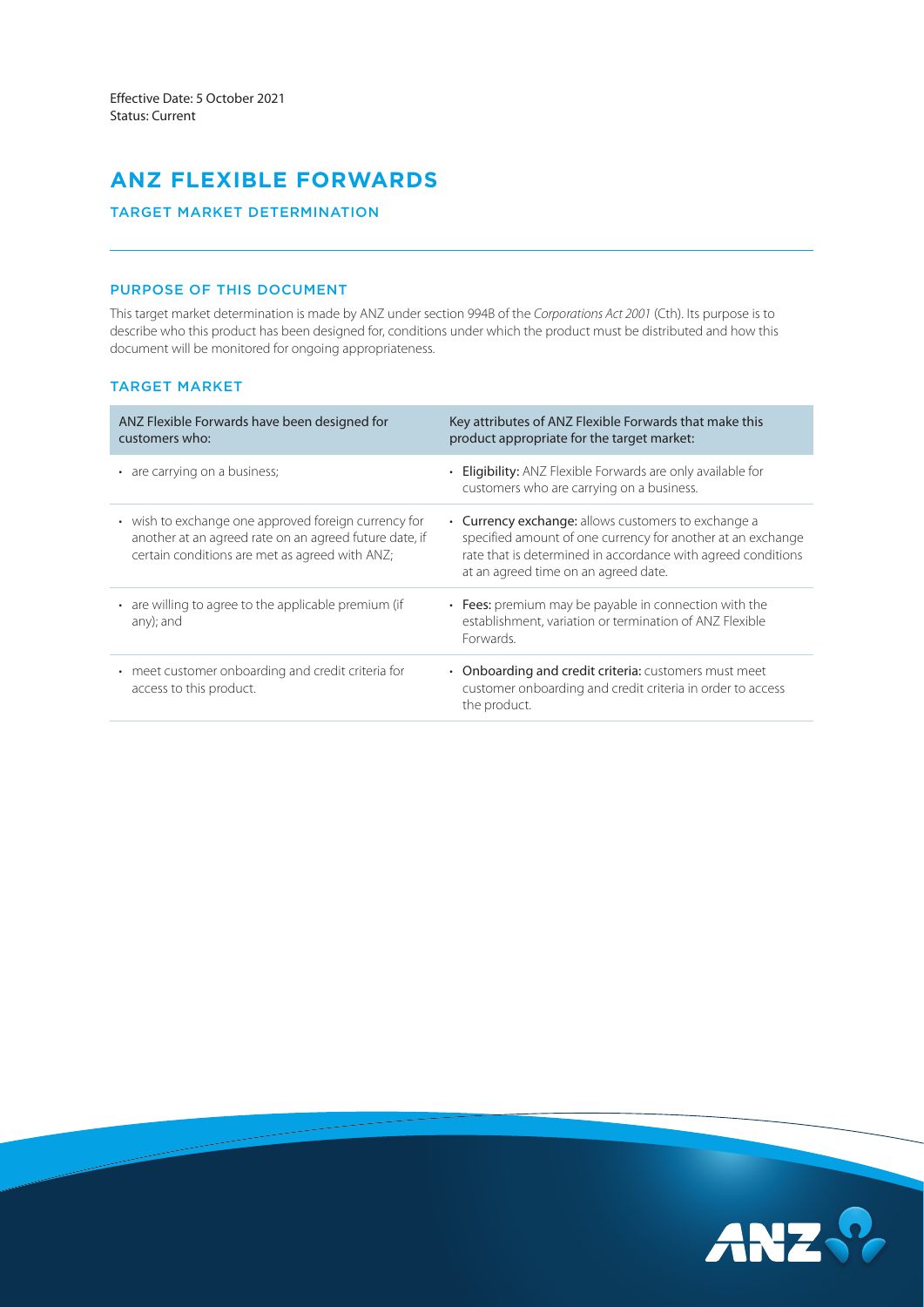# DISTRIBUTION CONDITIONS

ANZ applies the following conditions and restrictions to the distribution of ANZ Flexible Forwards so that they are likely to be issued to customers in the target market.

|                             | Condition                                                                                                                                                                                                           | Why do we do this?                                                                                                                                                                                                                                                                                                                                                                                    |
|-----------------------------|---------------------------------------------------------------------------------------------------------------------------------------------------------------------------------------------------------------------|-------------------------------------------------------------------------------------------------------------------------------------------------------------------------------------------------------------------------------------------------------------------------------------------------------------------------------------------------------------------------------------------------------|
| Channel                     | ANZ Flexible Forwards can only be issued to customers<br>through the following distribution channels:<br>• ANZ Markets Sales.<br>ANZ Flexible Forwards cannot be distributed by third<br>parties.                   | So that ANZ only issues ANZ Flexible<br>Forwards to a customer if it receives the<br>customer's application for the product<br>through channels that are subject to<br>appropriate conditions, controls and/or<br>monitoring by ANZ.                                                                                                                                                                  |
| Training &<br>Accreditation | ANZ Flexible Forwards can only be issued by ANZ to<br>customers by:<br>• authorised ANZ staff.                                                                                                                      | So that:<br>• checks are conducted on matters such<br>as qualifications and past conduct for<br>ANZ staff involved in the distribution of<br>ANZ products; and<br>• ANZ staff responsible for issuing<br>products understand the distribution<br>process they are required to comply<br>with when distributing ANZ products,<br>as well as the legislative framework<br>relevant to their activities. |
| Process                     | ANZ Flexible Forwards can only be issued to customers by:<br>following ANZ's customer application and assessment<br>$\bullet$<br>process, including making relevant inquiries into the<br>customer's product needs. | So that inquiries are made to determine<br>whether the product meets the needs,<br>financial situation and objectives of the<br>customer.                                                                                                                                                                                                                                                             |